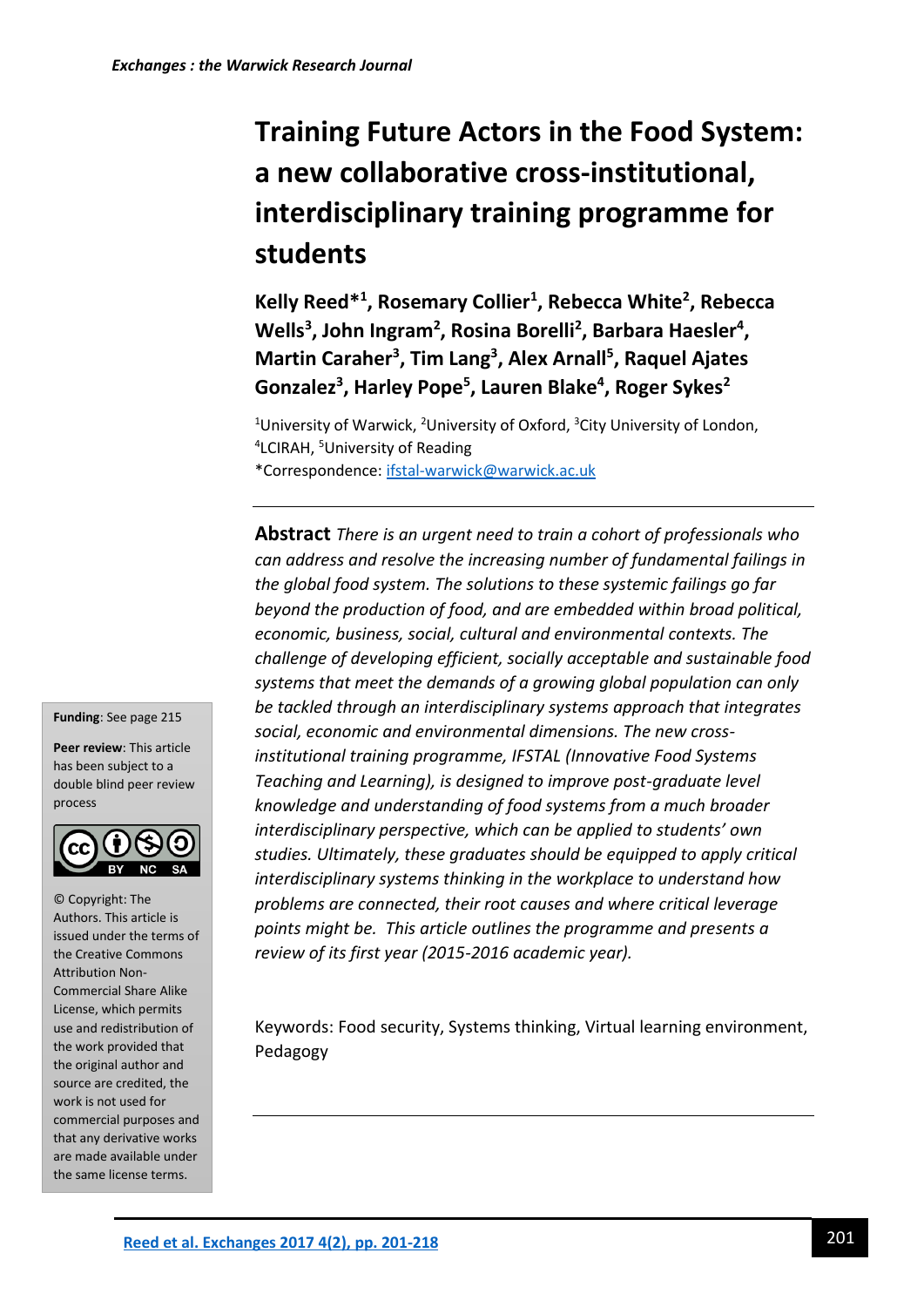## **Introduction**

Although a sufficient amount of food is produced currently to feed the world's population, problems of uneven distribution, poor access and high levels of waste along the supply chain mean that hunger remains an everyday challenge for almost 795 million people worldwide (**FAO 2015**). In addition, non-communicable diseases, related to poor diet and obesity, are also on the rise (**World Bank 2011; Tanumhardjo et al. 2007**). This failure to address a basic human need will only intensify with further challenges from an increasing population (around 9 billion by 2050), climate change, economic fluctuations and changes in consumption patterns linked to urbanisation and increased prosperity (**Smith 2001; Tilman and Clark 2015; Grafton et al. 2015**).

It is generally recognised that ensuring global food security, and therefore alleviating food insecurity, is a multidimensional problem (**FAO 2016**). There is no one-size-fits-all solution. Interventions must be tailored to local conditions, including the availability of, and access to, food, utilisation of food products based on cultural and dietary requirements, and provision of long-term stability (**FAO 1996; Jones et al. 2013**). Thus, approaches to tackling food insecurity need to be appropriate and comprehensive, with the necessary political commitment to securing success. Building sustainable food systems has become a key global priority, with the aim of redirecting our policies and activities towards improved diet, societal welfare and environmental sustainability (**GPAFSN 2016**).

What do we mean by food systems? Although many definitions and models exist, here we describe the food system as including all activities, resources and actors engaged in the production, processing, transportation, consumption and disposal of food (**Ericksen 2008; Ingram 2009; Ericksen et al. 2010; Ingram 2011**). A food system operates within, and is influenced by, social, political, economic and environmental contexts; for example, the governance and economics of food production; its sustainability; how food affects health and well-being, including nutrition, obesity and food safety; and how food production affects the natural environment. All of this is also strongly influenced by global drivers, such as population growth and climate change. Food systems are therefore complex and adaptive, meaning that the whole system is greater than the sum of its parts, with high levels of interaction at a range of levels along different temporal, spatial and institutional scales. The interconnected and dynamic nature of the food system allows outcomes to be achieved via many possible pathways, and to be influenced by many factors, but also means that unanticipated outcomes and unintended consequences may occur. In order to better work with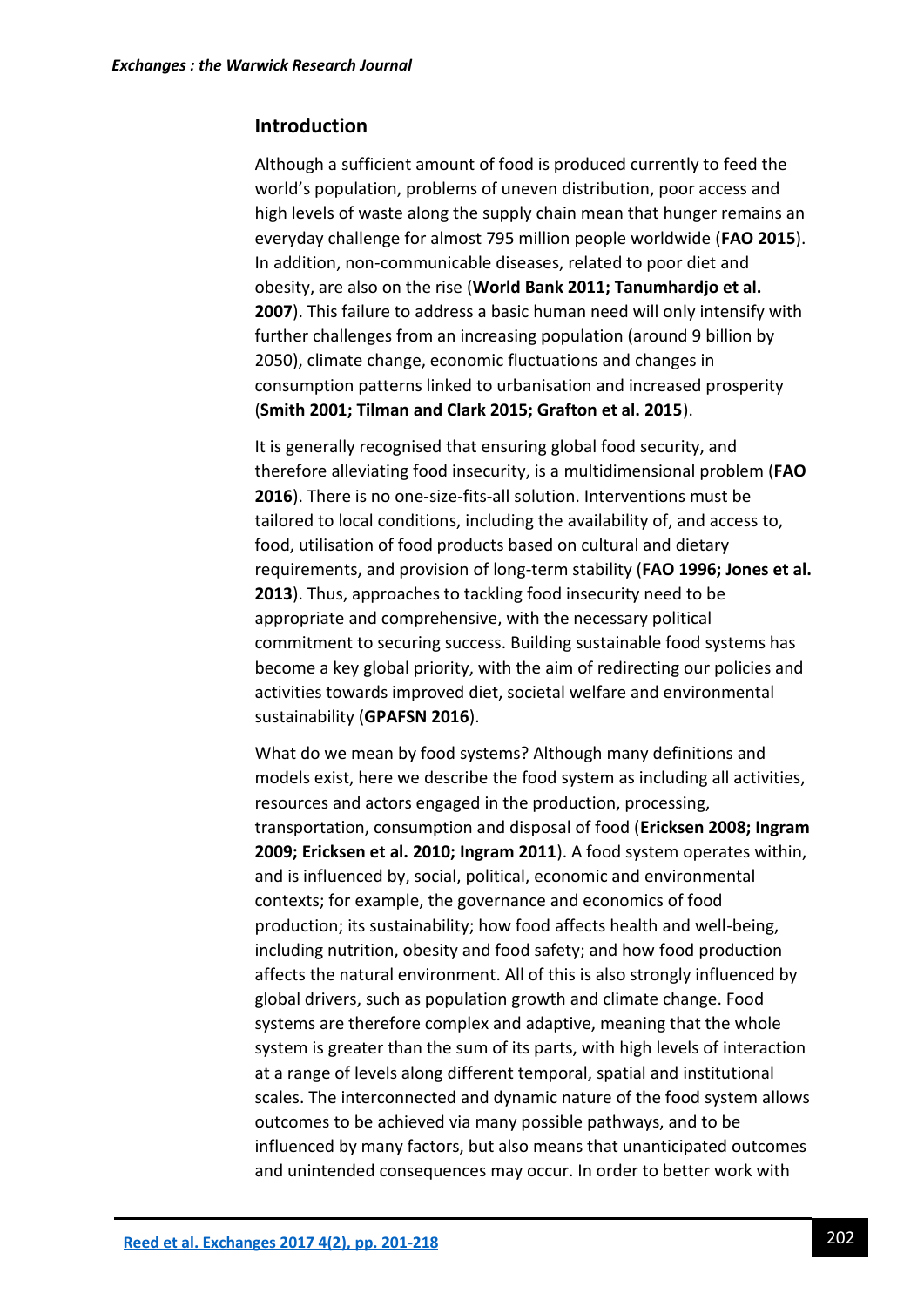and manage the interconnected nature of the food system, a more holistic way of thinking and working is needed to provide an understanding of how problems are connected, their root causes, and where critical leverage points might be.

The concept of a food system is not new, but few models exist that go beyond one disciplinary perspective or one section of the system (**Sobal et al. 1998; Ingram 2011**). Individual disciplines tend to conceptualise the food system from their own perspective; however from a multidisciplinary point of view, there are many different food systems and this should be taken into account when trying to address global food challenges. It has been suggested that systems thinking methodologies can help to stimulate discussion on options for change across the full range of food system activities (i.e. from production to consumption), as well as providing a framework for systematic analysis of interactions and trade-offs, balanced across a range of societal goals (**Ingram and Brklacich 2002; Ericksen 2008; Ingram 2009; Ingram 2011**). Identifying and modelling the fundamental properties of the food system could help to ensure that its essential outcomes are maintained or enhanced over time and across generations.

This should be led by 'food system thinkers' who work in inter- and transdisciplinary ways, and requires individuals and groups to design new ways of communicating and working together. While an increasing number of graduate programmes on food security and related topics exist in England, no English higher education institution (HEI) delivers a 'food system approach' combining the essential aspects of food system activities and their outcomes for food security and the environment; socioeconomic and environmental drivers; and policy and governance. Furthermore, no university has the range of expertise necessary to equip the cohort of food systems professionals who are needed so urgently.

The current challenge is to train a cohort of graduate students to think and act beyond traditionally narrow, field specific understandings of long-term food security issues and instead embrace more systemic approaches. This means not just understanding the methods, soft skills and networks needed to make an effective 'food systems thinker', but also being able to apply these approaches to practical interventions to solve global food issues. Thus, in order to provide the training needed to create a generation of 'food systems thinkers', the Innovative Food Systems Teaching and Learning (IFSTAL) programme was created.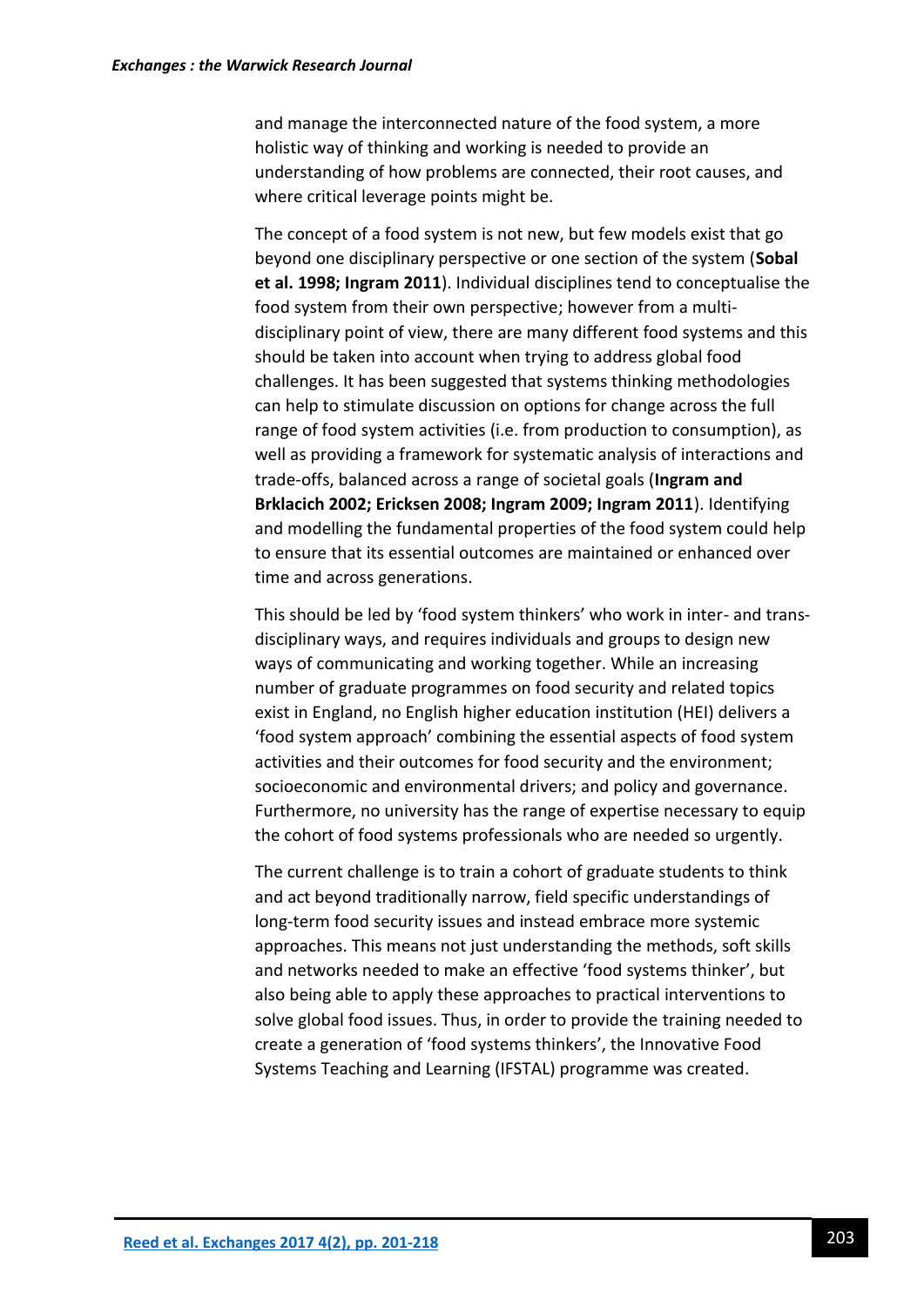# **IFSTAL: A new collaborative food systems training programme**

IFSTAL is an interactive cross-institutional training programme designed to improve post-graduate level knowledge and understanding of food systems from different perspectives. By participating in IFSTAL students, each focusing on a relatively narrow topic within their own discipline, gain a much broader perspective of the food system, which they can apply to their own studies and subsequently within the context of the workplace. Ultimately, these graduates should be equipped to apply critical, interdisciplinary systems thinking in the workplace to address issues of long-term food security.

IFSTAL is funded to run for three years by the Higher Education Funding Council for England (HEFCE) Catalyst Fund, starting in October 2015. The programme is delivered through a strategic collaboration between HEIs with complementary research specialisms, food systems skills, research specialisms and professional networks, giving students access to academics with very diverse interests and expertise. The Higher Education Institutes (HEI) collaborating in IFSTAL are the University of Oxford; City, University of London; the Leverhulme Centre for Integrative Research on Agriculture and Health (LCIRAH) – a consortium comprising the Royal Veterinary College, the London School of Hygiene and Tropical Medicine and the School of Oriental and African Studies; the University

**Table 1:** Example areas of expertise related to the food system within the IFSTAL consortium.

| Areas of expertise related to the food<br>system              | <b>Consortium members</b>               |
|---------------------------------------------------------------|-----------------------------------------|
| Crop science, agriculture, horticulture and<br>animal science | Oxford; Reading;<br>Warwick; LCIRAH     |
| Environmental change and food systems                         | Oxford; Reading                         |
| Food and agricultural economics and<br>statistics             | Reading; Warwick                        |
| Food policy, food regimes analysis, and<br>regulatory issues  | City; Warwick                           |
| Food system actors, governance and<br>consumption patterns    | Warwick; City; Oxford;<br><b>LCIRAH</b> |
| Nutrition, diets, food safety and health<br>studies           | LCIRAH; Oxford; Reading                 |
| Technical and economic studies of food<br>chains              | Reading; LCIRAH                         |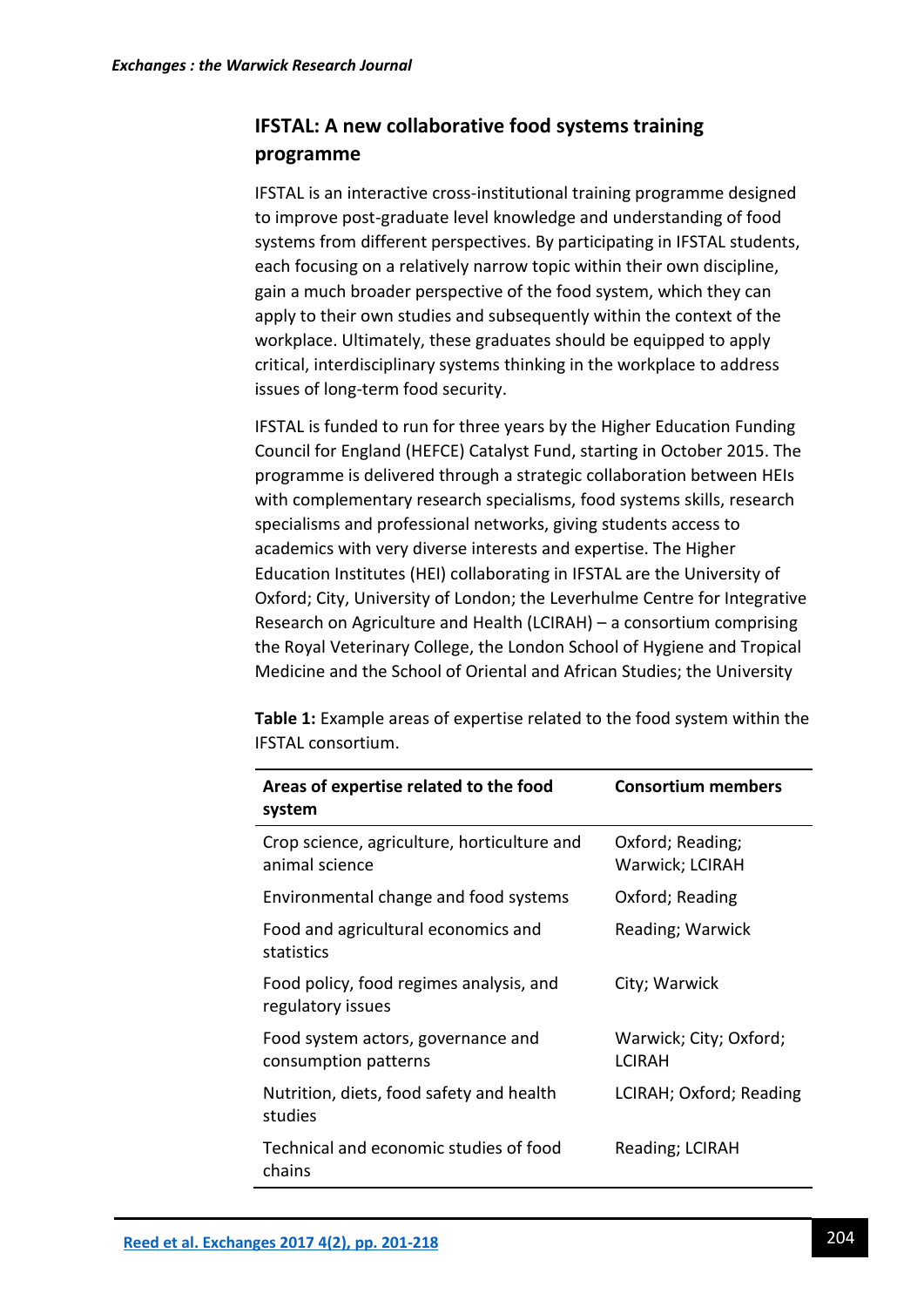of Reading; and the University of Warwick. Table 1 shows the consortium members and their areas of expertise. The IFSTAL consortium provides training to students through a unique collaborative cross-institutional programme focusing on the high-level skills needed to understand, analyse, tackle and communicate the complex, interdisciplinary and systems-based problems facing the food sector.

The programme is voluntary and is available to all post-graduate students from any discipline at the participating HEIs. All face-to-face lectures and events are conducted outside of the students' core course hours. The IFSTAL programme carries no credits, but a certificate of participation can be requested at the end of the year.

IFSTAL is also unique in that it bridges the gap between the worlds of study and work. The programme emphasises the development of transferable skills, uses frameworks based on the workplace, works on real-world challenges and creates opportunities for students to meet and work alongside people operating within the food system.

The objectives of IFSTAL are to:

- 1. Establish a pioneering consortium of universities to deliver collaborative training and capacity building in the holistic study of food systems.
- 2. Develop, implement and assess a new mode of teaching based on inter-university collaboration and exploiting the latest learning technologies.
- 3. Enhance student learning, insights, experiences and opportunities by offering a range of topics to set their specialist areas of study within a full food systems/food security context.
- 4. Create a cohort of Masters and PhD graduates equipped to address food systems challenges by combining a deep understanding of their specialism with critical and innovative thinking of the broader social, economic and environmental context.

## **Benefits to students**

IFSTAL is designed to augment an individual's post-graduate studies with theory, knowledge, skills and values that are aligned with the challenges faced by the food system today. Figure 1 shows the IFSTAL student skills framework and the components of the IFSTAL programme. Students have the opportunity to collaborate with students from the different HEIs, allowing, for example, sociologists to discuss food issues with nutritionists or veterinary students with engineers (**Ajates Gonzalez and Wells 2016**). In addition, the programme aims to increase employment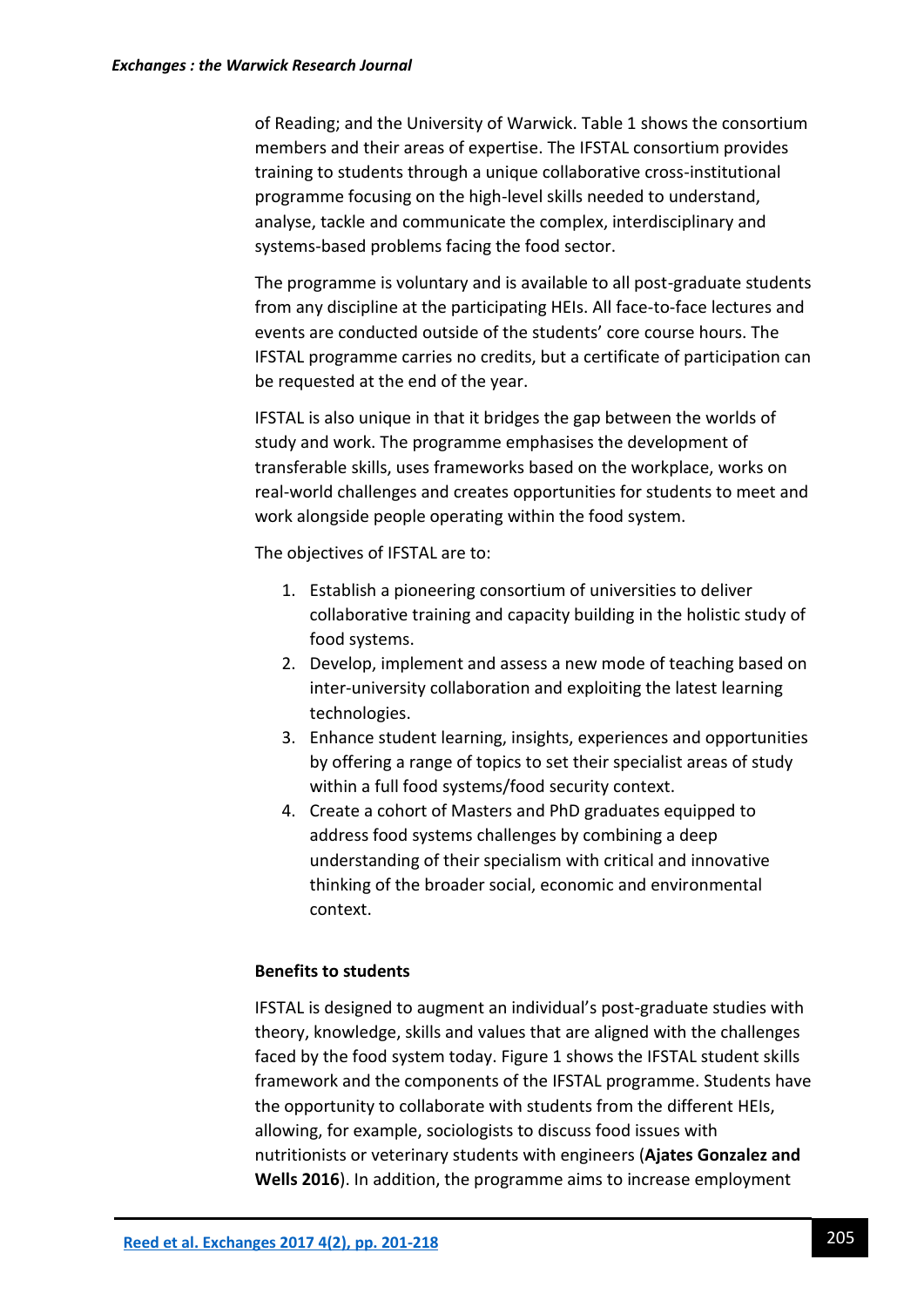prospects by allowing students to engage with a range of food sector practitioners and by providing students with opportunities for dissertation placements and internships.



**Fig. 1.** The IFSTAL student skills framework (to the left) and a representation of the different components of the IFSTAL programme, including the virtual learning environment (VLE) (to the right).

#### **Benefits to the workplace**

Organisations linked to IFSTAL gain from interaction with a pool of highly motivated students who are potential employees with systems thinking skills. They have the opportunity to offer research placements and the potential to provide input from the workplace to the development of future workforce members.

# **Programme Design and Implementation 2015/2016**

Each consortium member employs an education coordinator (EC) to implement the programme locally, and the ECs work collaboratively on all aspects of the IFSTAL programme. The team includes a lead academic at each partner institution, a programme manager and a workplace lead. Figure 1 highlights the interconnected nature of the different parts of the programme which ensures that IFSTAL works effectively. Delivery of the IFSTAL programme started in October 2015, and in its first year the programme offered an on-line virtual learning environment (VLE), a series of eight live lectures delivered during Terms 1 and 2, an Away Day, and a Summer School.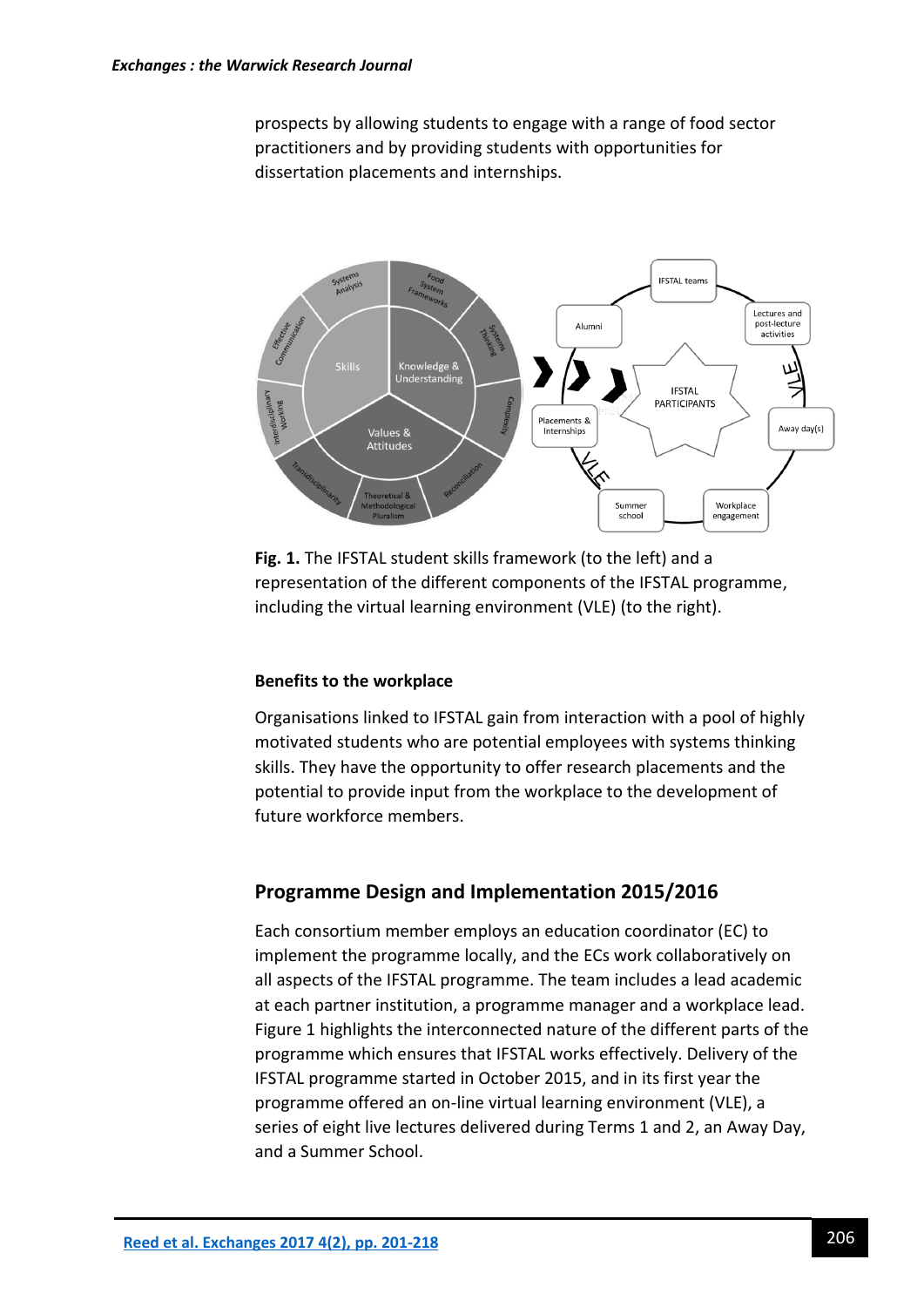To address workplace skills, there were two workshops with representatives from industry, NGOs and charities. These workshops focused on the 'hard' and 'soft' skills that are essential in the workplace. This, together with an emphasis on the development of 'food systems thinking skills', became the foundation of the IFSTAL programme.

The programme is supported by an Advisory Board comprising senior representatives from stakeholder and student representatives, partner institutions and education innovators. The Board meets twice a year to review progress and make recommendations for future development of the programme.

#### **The virtual learning environment**

The Royal Veterinary College (RVC) developed a bespoke IFSTAL VLE using the e-learning platform Moodle. The system allows enrolled postgraduate students to login using their local log-in details, via their own university Moodle site (or Blackboard in the case of Reading University), which is linked to the IFSTAL VLE. This became available at the end of September 2015. Figure 2 shows a screenshot of the IFSTAL VLE.

At its core, Moodle is educational software grounded in a philosophy of collaborative learning, often referred to as social constructionist pedagogy (**Al-Ajlan and Zedan 2008**). Using Moodle terminology, the IFTSAL team created 'courses' linked to each of the eight lectures delivered during Terms 1 and 2, each with its own set of resources and activities, including audio and video material. Each Moodle course consisted of 'lessons', including reading materials, activities (such as quizzes) and forum discussions that encouraged participation between students. The chat function was also used in Term 2 to facilitate a Q&A session between the students and Professor Tim Lang (City, University of London). The 'Choice module', which creates a poll, was used to question students, for example, in Term 2 students were asked to indicate the companies that particularly interested them for internships and future employment. Students were informed about IFSTAL events and activities through a fortnightly news digest to all registered students via the VLE.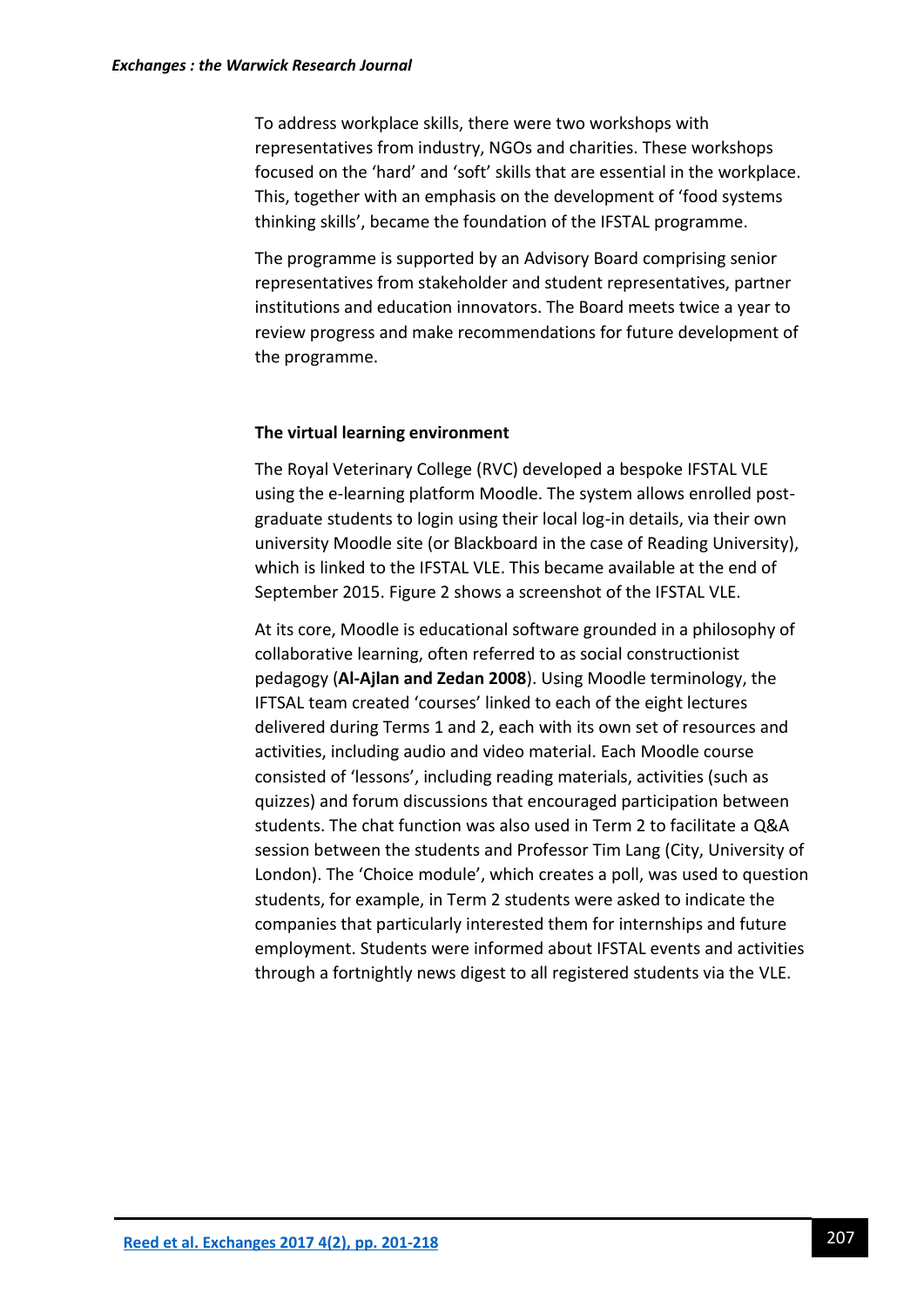

**Fig. 2. Screen shot of the IFSTAL virtual learning environment.**

#### **Lecture series**

IFSTAL ran eight lectures during 2015/16, four during Term 1 and four during Term 2 and were designed to present key themes in the food system as well as systems thinking methods. After each lecture there was a workshop to consolidate learning from the lecture, as well as to provide networking opportunities.

Delivery of the lectures was rotated between institutions and live streamed to each partner location, as well as on the VLE for those unable to attend in person. The lectures used several technologies. For example, to facilitate cross-institutional interaction during the lectures, questions were posed via Twitter and via a discussion forum on the VLE. Alternatively, when Adobe Connect was used to deliver lectures, questions were posed via the Adobe Connect chat function. Furthermore, live polling technology was used for lectures 3 and 4. These technologies have allowed all members of the different institutions, including distance learners, to feel part of the whole IFSTAL community and contribute to discussions.

#### **Away Day**

During Term 2, 30 students from across the participating HEIs attended an Away Day at the University of Oxford. Participating students were able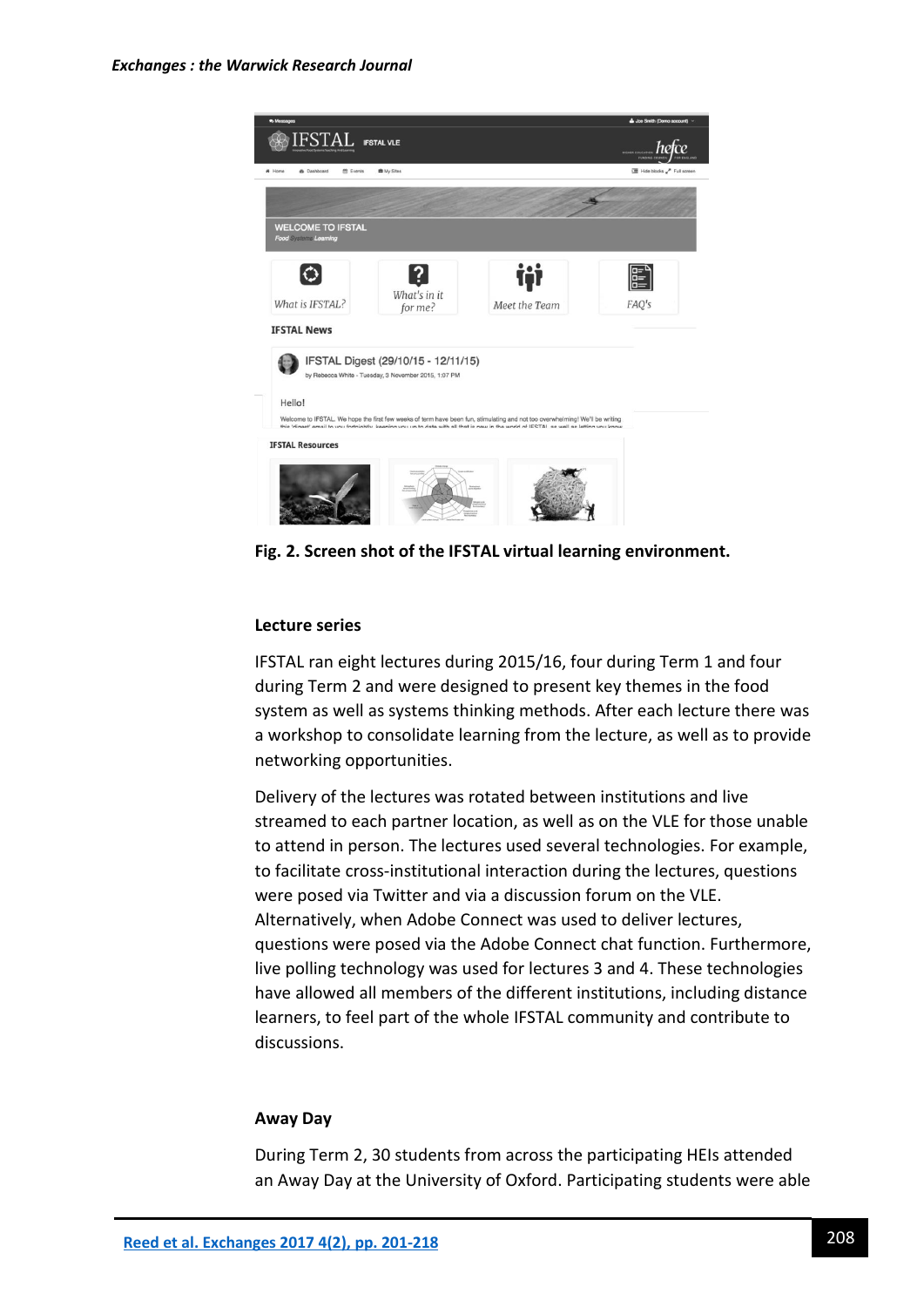to develop their communication skills with the help of an expert facilitator, present their research to a mixed and friendly audience, meet and network with fellow students and food sector professionals, and practice their systems thinking skills. The students worked on case studies based on real-world systems challenges and five speakers from different sectors shared their thoughts about, and experiences of, working in the food system, as well as providing feedback on student presentations.

#### **Summer School**

The first Summer School was at the University of Reading during the first week of July 2016. The international cohort of 30 students from the partner HEIs, representing over 20 nationalities, came from a range of disciplinary backgrounds including law, business, nutrition, agricultural sciences, veterinary medicine, food policy, anthropology, epidemiology and development studies. The Summer School aimed to examine food systems and their issues in more detail, by allowing the students to engage with experts in systems thinking, food policy and other aspects of the food system and develop skills necessary for their career. The students learned about problem solving and communication with experts from academia, government, industry and NGOs. The students also spent one day visiting food producers, processers and retailers, and waste management facilities.

## **Assessing the success of year 1**

The programme was designed to facilitate on-line as well as face-to-face learning, making IFSTAL accessible to distance learners, as well as those based at participating institutions. One of the success criteria for HEFCE, was to provide a more efficient delivery of food systems education and learning for a greater number of students than could be achieved by HEIs operating individually. The levels of on-line participation and attendance at face-to-face events were recorded throughout the year. In addition, impact case studies were assembled, for example, of a student gaining an internship through participation in IFSTAL.

#### **Participation through the VLE**

By the end of October 2015 around 245 students had registered through the VLE. This had increased to over 300 students by January 2016,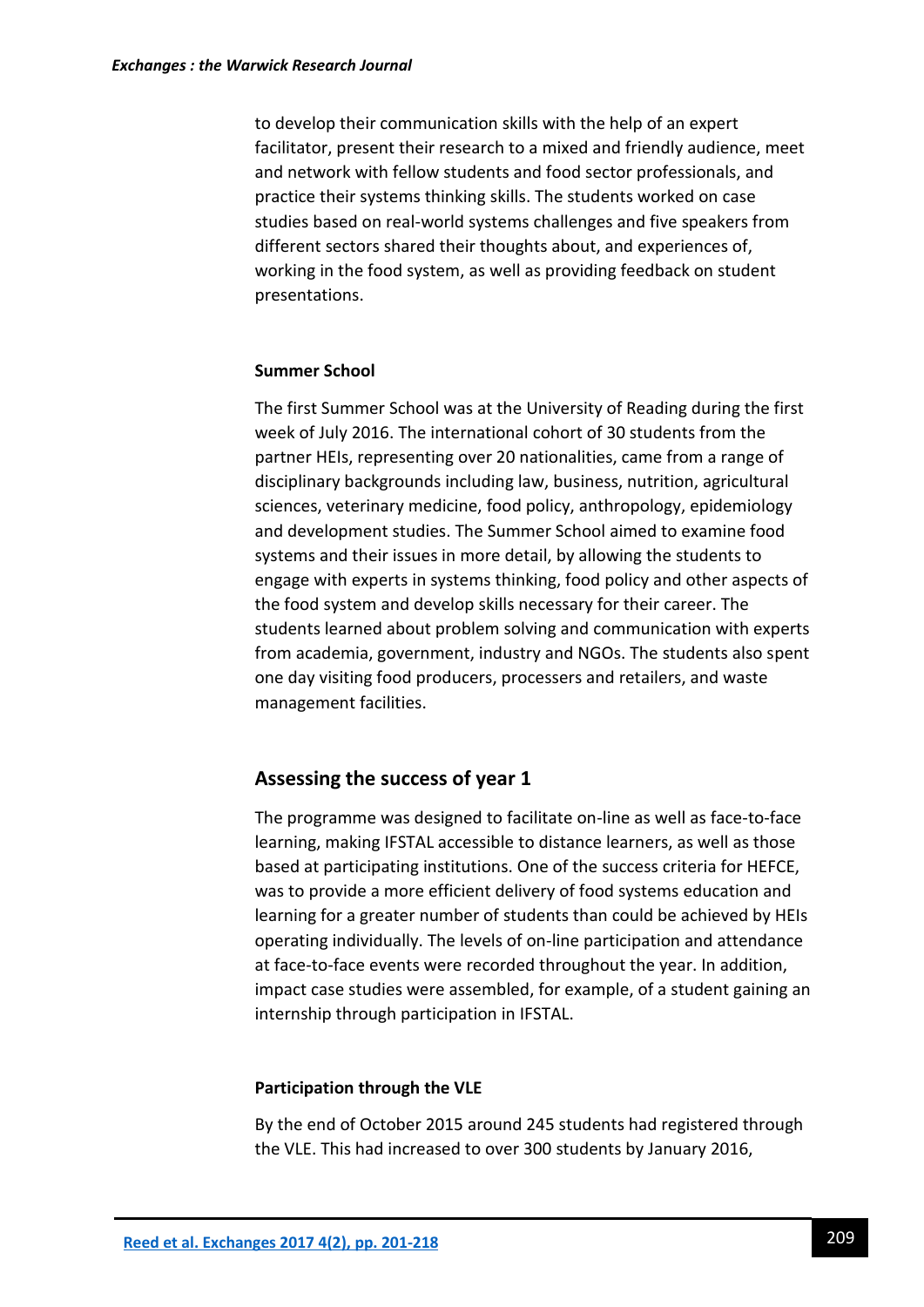reaching 341 by the end of Term 2. The numbers for each HEI were Oxford 70, LCIRAH 76, Reading 70, City 73, and Warwick 52.

#### **Attendance at IFSTAL face-to-face events**

The inaugural lecture (delivered at Oxford and live-streamed) was wellattended with over 250 attendees across the four events (Oxford, Warwick, Reading and a joint City University-LCIRAH event in London). For the next three lectures in Term 1 numbers remained relatively stable at around 200 students across all locations. During Term 2 there was a slight decrease in the numbers of students attending events, with an average of around 100 attendees per event across all locations.

There was an application process for both the Away Day and the Summer School, as both events were designed for a maximum of 30 students. The students were required to provide a statement describing how they would benefit from attending. Both events were oversubscribed and a selection process was undertaken to determine who would attend.

#### **Student feedback**

To facilitate enhancement of the programme over time, several feedback sessions were organised at the HEIs. Further feedback was collected at the end of the Away Day and Summer School and included questions about the relevance of the material, what the students did or did not enjoy, and their thoughts about the overall structure and content of the events.

In June 2016, at the end of the first year (2015–2016), a questionnaire designed in Survey Monkey was disseminated for students to complete. All student responses were anonymous and a prize draw was included to encourage participation. Sixty students took part in the survey, 11 from City, 6 from LCIRAH, 7 from Oxford, 14 from Reading, 14 from Warwick and 8 whose home institutions were not identified. The questionnaire focused on three areas: the past, for example, how they found out about IFSTAL; the present, for example, what they have found useful or not from the programme; and the future, for example, whether other resources or content would be useful on-line. Generally, the feedback was positive and many of the students found IFSTAL to be a very useful addition to their studies and in helping them think about their future careers. In particular, students stated an appreciation for the blended learning, the on-line resources, the networking opportunities and interaction with the workplace. The feedback was then used to help reflect on and develop further the IFSTAL programme for year 2.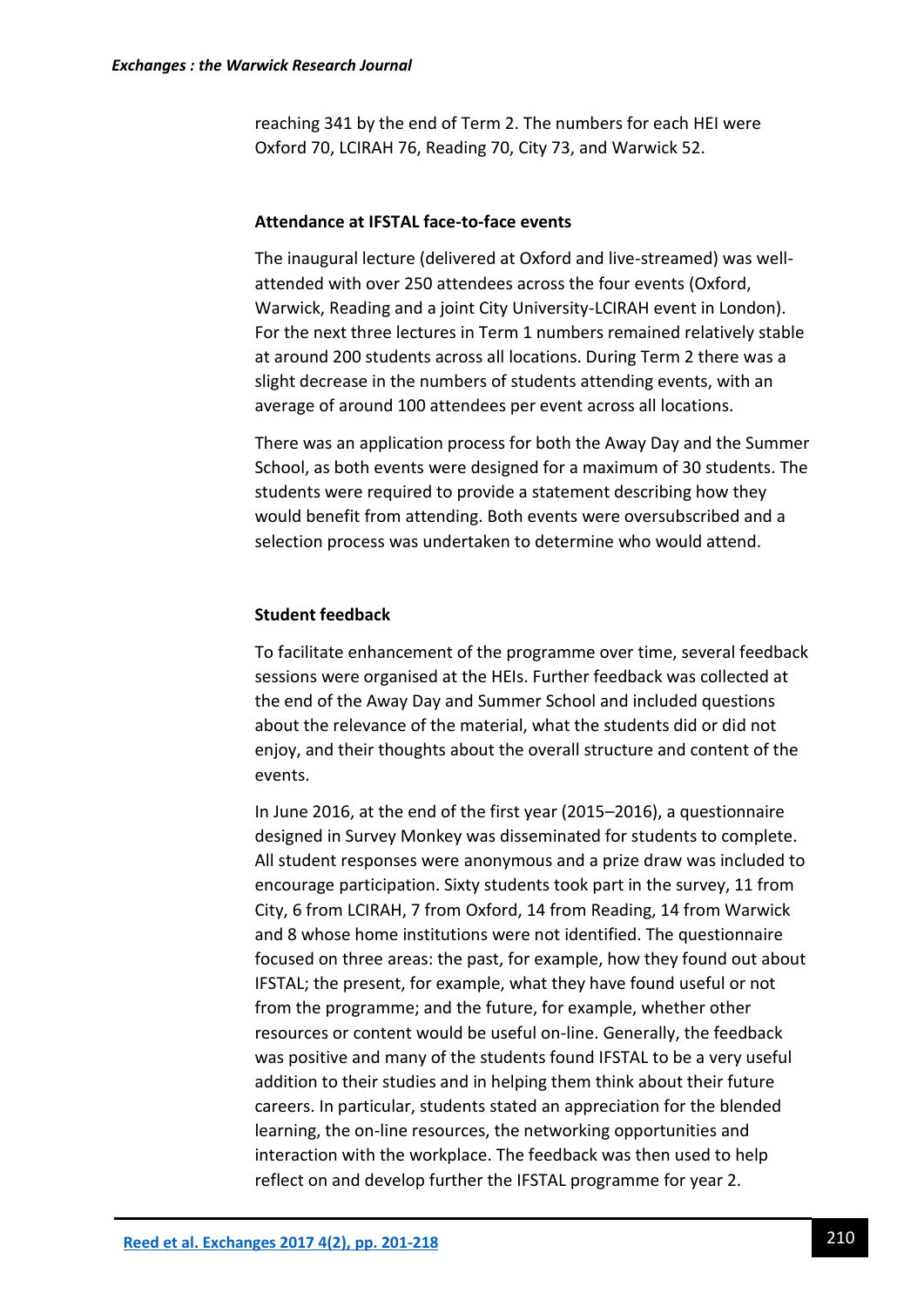#### **Workplace engagement and Internships**

Developing productive relationships with workplace actors is a central part of the IFSTAL offering to students. The collaborating institutions already had a large number of connections and the network is being extended continually. For the students, this element of the programme can provide a pathway to employment or to further study. Whilst it is recognised that some graduates may not go on to work in the food sector, gaining an appreciation of the benefit of a systems approach to addressing complex problems will prepare them for employment in a range of other sectors.

In the first year of the programme, student-workplace interactions consisted of guest lectures, work placements and post-graduation internships with a range of organisations from national and local government, industry and NGO's. These enabled students to interact with practitioners, to form interesting research questions and to apply critical thinking to real world problems. In addition, a small number of organisations provided dissertation placements for Masters students, allowing them to work with the organisation to formulate interesting research questions, which they developed as a critical study on a theme of interest to the workplace. Furthermore, 11 IFSTAL students were successfully placed within internships and many others have gone on to employment within the food sector. However, tracking the successful placement of students has proved challenging, as it requires the students themselves to inform IFSTAL. Therefore, employment and internship metrics are biased towards those students who have informed IFSTAL.

#### **Creating a food thinkers network**

A further aspect of assessing the success of IFSTAL is to maintain links with the masters and PhD students who participate in IFSTAL, but who leave during the three year programme and go on to work or further study. To maintain this link an IFSTAL alumni network was created at the end of Year 1. The purpose of the alumni network is to foster and develop a strong cohort identity, enable students to collaborate with each other during the next stages of their careers, and to build a multisectoral network. This will provide a valuable resource for them to draw on as professionals.

The network of IFSTAL alumni is supported in a number of ways. Examples include, facilitation of professional and academic networking between current students, alumni and research staff; communicating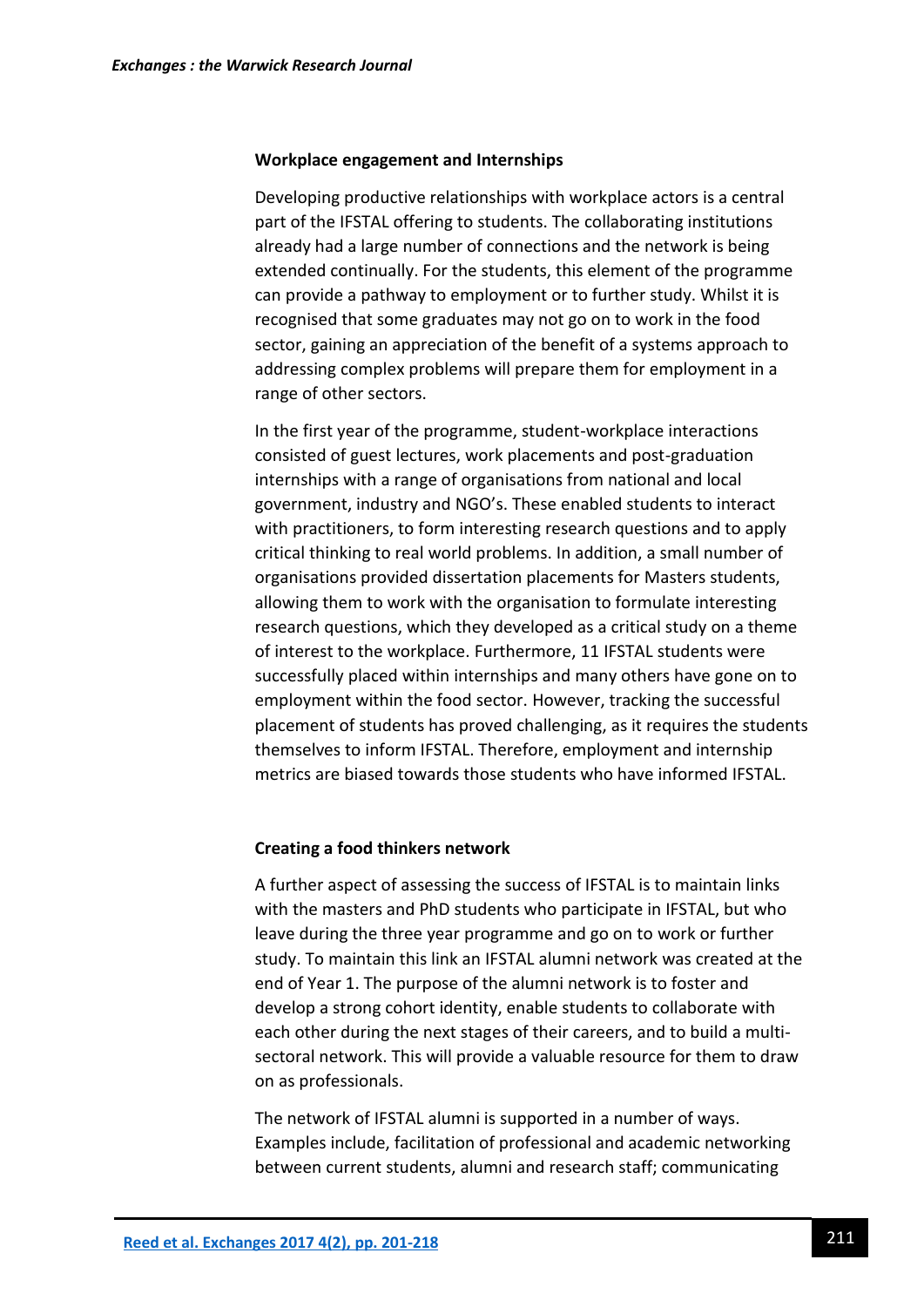with alumni through the website, social media and newsletters; and organising events and activities where alumni can engage with IFSTAL (guest lectures, summer schools, work placements and hosting internships). LinkedIn is one of the tools being used to keep students connected. In particular, the 'groups' function is an increasingly common space for users to gather and exchange ideas and IFSTAL is beginning to utilise this functionality for its alumni.

## **Reflections on Year 1: Designing Year 2**

Critical discourse is emerging around Massive Open On-line Courses (MOOCs) and the opportunity for institutions to develop more strategic approaches to on-line learning. A MOOC is generally seen as an on-line course aimed at unlimited participation and open access, where traditional course materials such as filmed lectures and readings are supplemented by interactive user forums to support community interactions among students and teachers.

Where IFSTAL is different is that the programme takes a blended or hybrid approach to teaching, integrating face-to-face activities with online materials, creating a flexible and effective model for teaching and learning (**Bruff et al. 2013**). By utilising on-line content delivery, which can be accessed anytime, the face-to-face session is free for feedback, application and interaction, as well as greater flexibility in teaching style and course content (**Aycock et al. 2002; Hill 2012**). At the same time the on-line platform allows for interaction between students at the different partner institutions, and helps to consolidate the IFSTAL cohort.

For IFSTAL year 1 the lecture series and activities were linked with on-line material, including lecture recordings, readings, activities and forum discussions. Feedback from the June 2016 survey indicated that 98% of the students found the on-line lecture recordings useful to very useful, while over 70% found the online forums, activities, notifications and social media useful to very useful. Over 70% of students also indicated that the live lectures, post lecture activities, VLE material, Away Day and networking activities helped facilitate their interdisciplinary thinking.

Building on the face-to-face activities of year 1, year 2 was designed to deliver an enhanced range of learning activities including networking, flipped-classrooms, lectures and symposiums. The ECs used research on learning outcomes, constructive alignment, e-learning, active learning and blended learning to help design both the face-to-face activities and to inform the on-line course content (**Biggs 2002; Fry et al. 2009; Monk et al. 2011; Parker 2011**). The positive experience and feedback received from the students for the Away Day and Summer School, especially with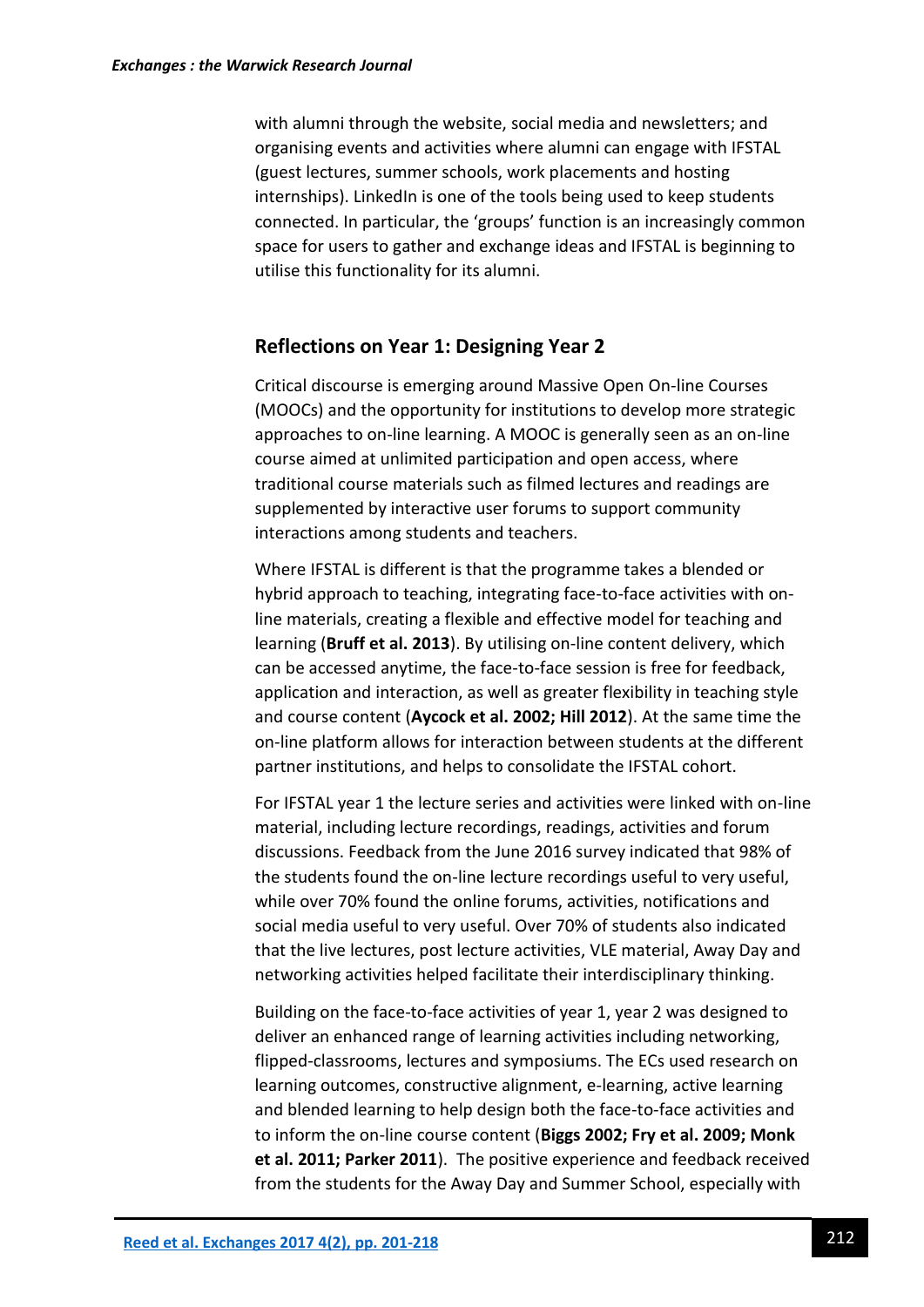regard to networking with the workplace, encouraged a greater number of events for year 2. Three away days were subsequently planned into the programme for year 2, providing students with greater opportunities to meet workplace representatives and fellow students.

Feedback regarding the VLE, through the face-to-face feedback sessions as well as the June 2016 survey, suggested that students found it difficult at times to navigate the Moodle site and felt they would have benefited from better signposting. This feedback helped to develop the design for the VLE for year 2. This includes a much simpler front page; all on-line course information under one button and presented in smaller chunks; and a greater use of Moodle features, such as the progress button to give students an idea of their progress through each course, how long each course is, as well as a quiz at the end to test their learning.

#### **Working collaboratively across institutions**

Collaboration across the HEIs underpins IFSTAL and is one of its innovative features. Once the cross-university working practices, legal arrangements, roles and specialisms had been established at the beginning of the project, the core group began to work with a range of departments to deliver the IFSTAL programme. One of the most important early collaborations was between the IT and technology departments. These departments, in each of the HEIs, worked together to implement Learning Tools Interoperability (LTI®) between the Universities' individual (and different) virtual learning platforms and the IFSTAL Moodle VLE, creating a seamless link for students. The HEIs also had different live streaming technologies and so coordination was required to ensure that live streaming from each location was possible during Terms 1 and 2.

The communication and marketing teams were also instrumental in helping to advertise IFSTAL and provided suggestions about branding. As the pedagogy of IFSTAL developed, there was an education workshop to bring together some of the key educationalists within each HEI. This was influential in helping to consolidate the teaching methods used by IFSTAL, as well as the learning objectives for the programme.

The collaborations across the HEIs have not always been easy, especially as institutions and departments within them are generally not structured to support collaborative approaches to learning, research, and organisational functioning (**Kezar 2005**). Sometimes, finding the right person to approach was a challenge, however, the willingness of each HEI to collaborate and become involved in the shared vision and goals of IFSTAL made these collaborations possible. The ECs from each institution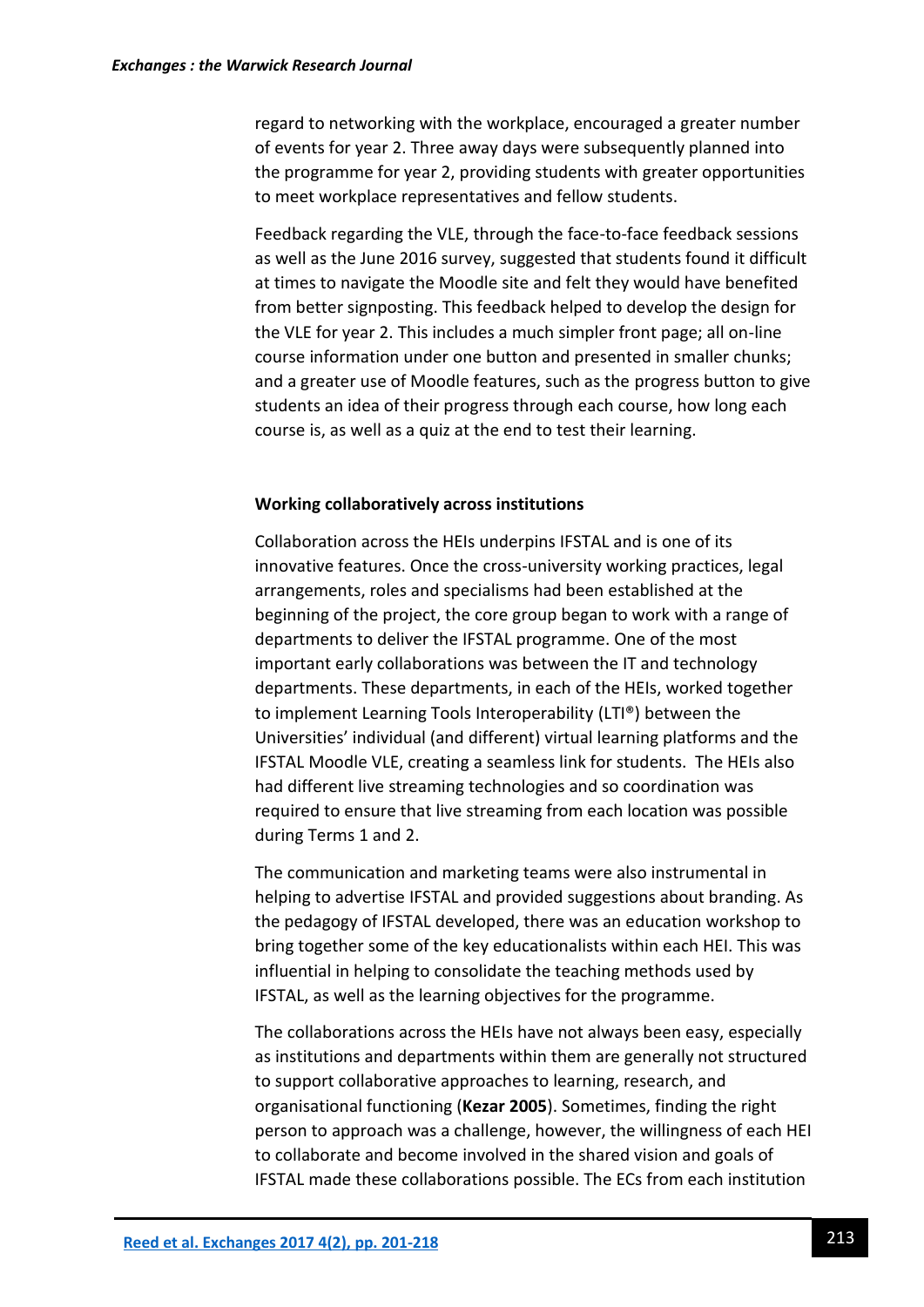have also benefitted from the expertise at the other institutions, for example, training in student engagement and group learning (Warwick), support and training for Moodle (RVC) and training in systems thinking (Reading). IFSTAL has therefore created a large and effective collaborative network, including a number of different departments and teams within each HEI.

The IFSTAL team has been an integral part of delivering the IFSTAL programme from the start. The collaboration between the diverse range of IFSTAL team members has resulted in producing what may be described as a 'high-performing cooperative group', maximising net benefits for the team (**Smith and Imbrie 2007; Goring et al. 2014**). The characteristics of the group includes diversity in skills and experience, effective communication, positive interdependence of team members, and individual and group accountability. By establishing processes and goals, as well as understanding and managing the strengths and weaknesses of each team member, the team has managed to work efficiently together. In order to facilitate communication various techniques have been applied, including a weekly skype call for the EC's and Workplace Lead, where they discuss weekly updates and work going forward. The IFSTAL team also meet every three months for a project meeting, where progress and actions going forward are discussed.

# **Conclusions**

The need to train people in food systems thinking in order to address the increasing number of fundamental systemic failings in the global food system is a critical challenge. In order to train a cohort of graduate students to think and act beyond traditional disciplinary understandings of long-term food security issues and embrace more systemic approaches the Innovative Food Systems Teaching and Learning (IFSTAL) programme was created. This article describes how the programme was established and activities and achievements during the first year of the three-year programme. Whilst it is too early to evaluate the success of the programme in terms of its impact on the workplace it is possible to draw some early conclusions.

For the first year, the IFSTAL team engaged collaboratively to provide students with an interdisciplinary programme that aimed to enhance their systems thinking skills and provide opportunities for collaboration with students from a range of disciplines, as well as different workplace organisations. Over 340 students registered for the IFSTAL programme by the end of year 1 (2015–2016), half of which have now become a part of the IFSTAL alumni network. Feedback from the students about the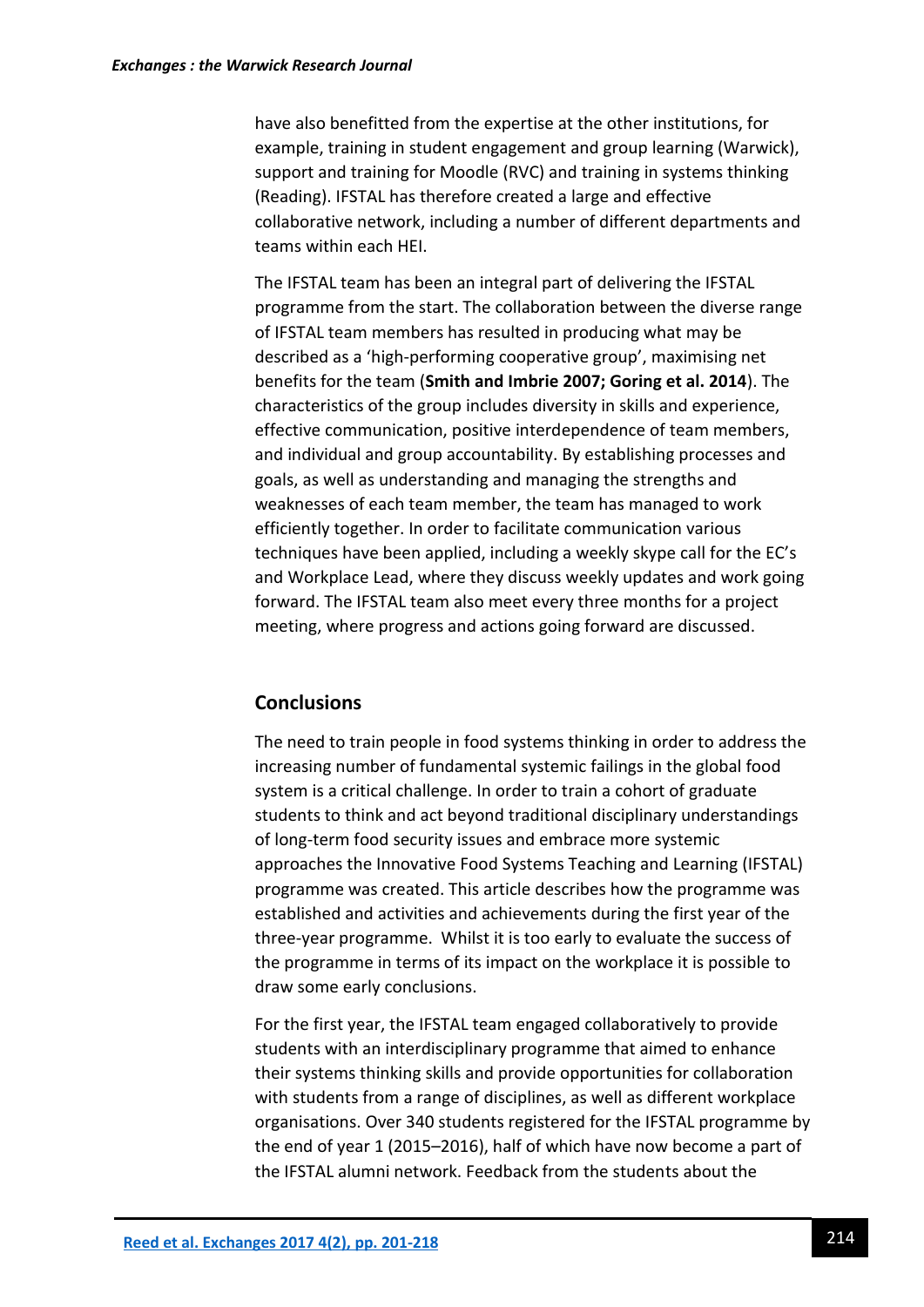programme was generally very positive, with the blended learning, the on-line resources, networking and opportunities to interact with the workplace being useful additions to their current studies and future careers. As a response to this feedback changes were made to the programme for year 2 (2016/17) to enhance the learning experience, including the creation of four online modules. Improvements are also needed in relation to tracking students beyond their studies and the development of an alumni network aims to help with this. Further monitoring will be implemented in year 2 including an external review of the IFSTAL programme.

The programme highlights the benefits of working collaboratively across institutions to aid multi-disciplinary and trans-disciplinary learning. The technology available, such as Moodle, has facilitated in the creation of an effective cross-institutional multi-disciplinary blended learning programme. Although, the organisational structure of HEIs can sometimes be problematic in creating these collaborations, the IFSTAL team has so far overcome these barriers through good team work and communication.

# **Acknowledgements**

The IFSTAL Programme is funded under the Catalyst Fund from the Higher Education Funding Council for England (HEFCE). It is co-funded by the collaborating institutions both in-kind and in cash. Ethics approval for the on-line survey was given on the 18 May 2016 by the Central University Research Ethics Committee, University of Oxford, reference number SOGE 1A-69.

## **List of Figures**

Fig. 1. The IFSTAL student skills framework (to the left) and a representation of the different components of the IFSTAL programme (to the right)

Fig. 2. Screen shot of the IFSTAL virtual learning environment

# **List of Tables**

Table 1. Areas of expertise related to the food system within the IFSTAL consortium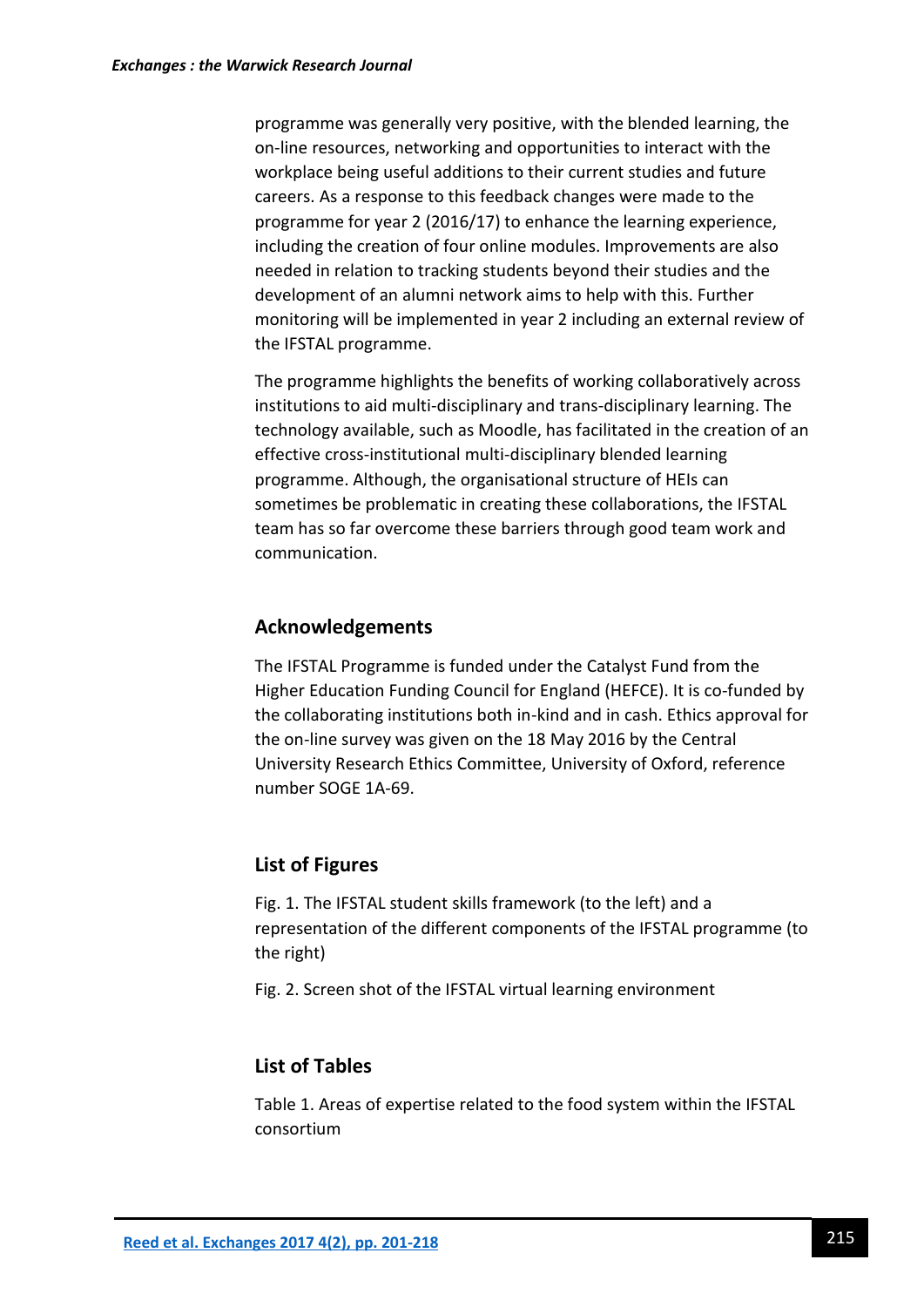## **References**

Ajates Gonzalez, R. and R., Wells (2016), 'Tackling Food Topics', *Magazine of the British Sociological Association*, Spring 2016, pp. 35

Al-Ajlan, A. and H. Zedan (2008), 'Why Moodle', in *Proceedings of the 2008 12th IEEE International Workshop on Future Trends of Distributed Computing Systems*, FTDC, 2008, Kunming, China, IEEE, pp. 58–64

Aycock, A., C. Garnham and R. Kaleta (2002), 'Lessons learned from the hybrid course project', *Teaching with Technology Today*, 8(6)

Biggs, J.B. (2002), *Aligning teaching assessment to curriculum objectives*. LTSN Imaginative Curriculum website [www.ltsn.ac.uk/genericcentre,](http://www.ltsn.ac.uk/genericcentre) accessed 20 December 2016

Bruff, D.O., D.H. Fisher, K.E. McEwen and B.E. Smith (2013), 'Wrapping a MOOC: Student Perceptions of an Experiment in Blended Learning', *Journal of Online Learning and Teaching*, 9 (2), 187–199

Ericksen, P.J. (2008), 'Conceptualizing food systems for global environmental change research', *Global Environmental Change*, 18, 234– 245

Ericksen, P.J., B. Stewart, J. Dixon, D. Barling, P. Loring, M. Anderson and J. Ingram (2010), 'The value of a food system approach', in Ingram, J., P. Ericksen and D. Liverman (eds.), *Security and global environmental change*, London: Earthscan, pp. 25–45

FAO (1996), '*The Rome Declaration on World Food Security and the World Food Summit Plan of Action'*, website

[http://www.fao.org/docrep/003//w3613e/w3613e00.htm](http://www.fao.org/docrep/003/w3613e/w3613e00.htm) accessed 27 March 2017

FAO, IFAD and WFP (2015) *The State of Food Insecurity in the World 2015.*

*Meeting the 2015 international hunger targets: taking stock of uneven progress,*

Rome: FAO.Website <http://www.fao.org/3/a-i4646e.pdfaccessed> 07 April 2017

FAO (2016), *The State of Food and Agriculture: Climate Change, Agriculture and Food Security*, Rome: FAO

Fry, H., S. Ketteridge and S. Marshall (2008), *A handbook for teaching and learning in higher education: Enhancing academic practice*, London: Routledge

Goring S.J., K.C. Weathers, W.K. Dodds, P.A. Soranno, L.C. Sweet, K.S. Cheruvelil, J.S. Kominoski, J. Rüegg, A.M. Thorn and R.M. Utz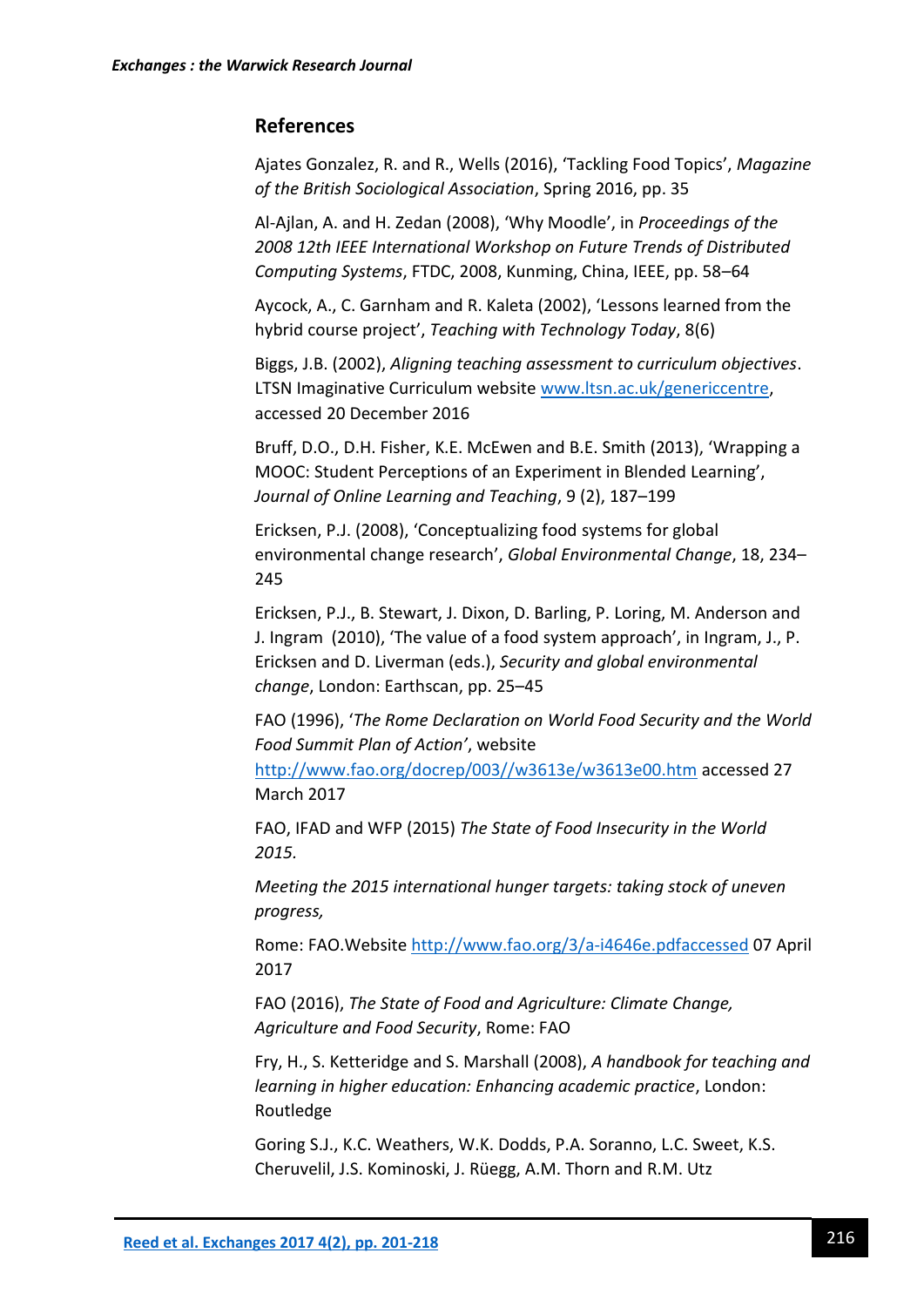(2014), 'Improving the culture of interdisciplinary collaboration in ecology by expanding measures of success', *Frontiers in Ecology and the Environment*, 12 (1), 39–47

GPAFSN (2016), *Food systems and diets: Facing the challenges of the 21st century*. London, UK. Website

<https://glopan.org/sites/default/files/ForesightReport.pdf> accessed 07 April 2017

Grafton, R.Q., C. Daugbjerg and M.E. Qureshi (2015), 'Towards food security by 2050', *Food Security*, 7, 179–183

Hill, P. (2012), 'Online educational delivery models: A descriptive view', *EDUCAUSE Review*, 47 (6), 84–97

Ingram, J.S.I. and M. Brklacich (2002), 'Global Environmental Change and Food Systems (GECAFS). A new, interdisciplinary research project', *Die Erde*, 113, 427–435

Ingram, J.S.I. (2009), 'Food system concepts', in Rabbinge, R. and A. Linneman (eds.) *ESF/COST Forward Look on European Food Systems in a Changing World*, European Science Foundation, Strasbourg

Ingram, J.S.I. (2011), 'A food systems approach to researching food security and its interactions with global environmental change', *Food Security*, 3, 417–431

Jones, A.D., F.M. Ngure., G. Pelto and S.L. Young (2013), 'What are we assessing when we measure food security? A compendium and review of current metrics', *Advances in Nutrition*, 4 (5), 481–505

Kezar, A. (2005), 'Redesigning for Collaboration within Higher Education Institutions', *Research in Higher Education* 46 (7), 831–860

Monk, N., C. Chillington Rutter., J. Neelands and J. Heron (2011), *Openspace Learning: A Study in Transdisciplinary Pedagog*, London: Bloomsbury Academic

Parker, P. (2011), *A Guide to Writing Learning Outcomes for Modules and Programmes*,

[http://jiscdesignstudio.pbworks.com/f/Learning%20Outcomes%20paper](http://jiscdesignstudio.pbworks.com/f/Learning%20Outcomes%20paper%20Pam%20May11.pdf) [%20Pam%20May11.pdf,](http://jiscdesignstudio.pbworks.com/f/Learning%20Outcomes%20paper%20Pam%20May11.pdf) accessed 20 December 2016

Smith, K.A. and P.K. Imbrie (2007), *Teamwork and project management (3rd edn)*, New York, NY: McGraw Hill

Smith, V. (2001), *Feeding the world: a challenge for the twenty-first century*, Boston: MIT Press

Sobal, J., L.K. Khan and C. Bisogni (1998), 'A conceptual model of the food and nutrition system', *Social Science & Medicine* 47, 853–863